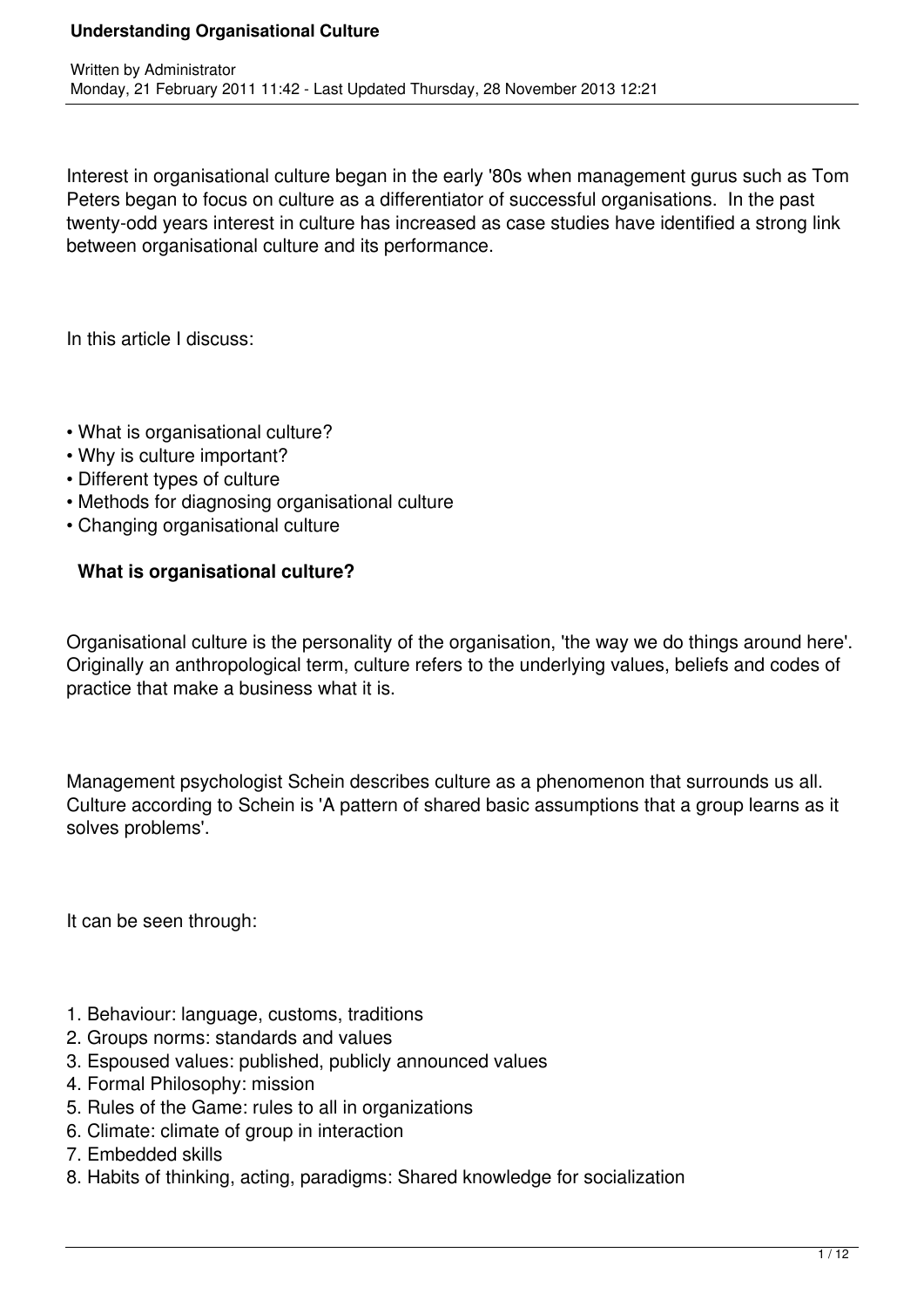9. Shared meanings of the group 10. Metaphors or symbols

## **Why is culture important?**

Evidence shows that organisations who have strong cultures are capable of increasing revenue, profitability and shareholder value. Likewise organisations with weak cultures find it difficult to change and adapt to market demands. Many ex-monopolies in the public sector for example struggled to respond to changing consumer patterns. In the early 1990s IBM recognised that it needed to fundamentally change its culture and self belief that it was invincible in the marketplace. Its then somewhat arrogant culture had prevented it from recognising the rise in demand for personal computers and it was in danger of failure as a company.

With the growing increase in globalisation, organisations face far more competition than ever before. Having a strong culture which supports and underpins an organisation's brand proposition helps businesses create and maintain competitive advantage - witness organisations such as Sony, Disney and Orange.

Increasingly business leaders are recognising that the concept of organisational culture is particularly important when it comes to managing organisation-wide change. If change is to be deep seated and long lasting within an organisation, it needs to happen at a cultural level. The challenge for many organisations is how to change existing cultures as culture is rooted deep in the unconscious but represented in behaviour and practice.

## **Different types of culture**

The best way to begin a culture change process is to better understand the culture in which you are currently operating. If you don't understand and manage culture, it will manage you.

There are a number of different types of culture, just like there are many different personalities. Here is a selection of theories of culture types:

Charles Handy points out that there are three cultural types: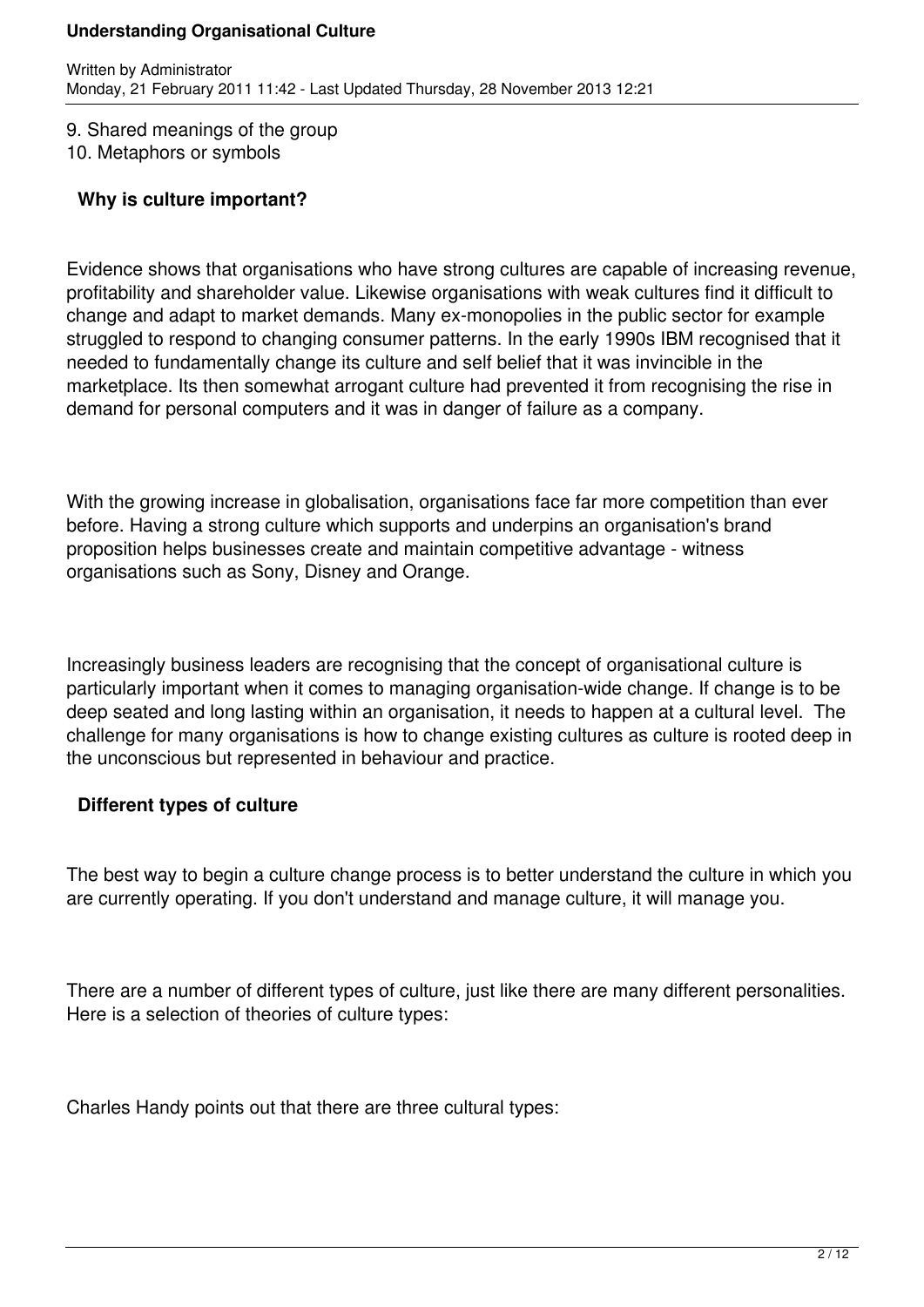Power cultures with a single power source. This may be an individual or a group who typically controls via a web of communications how people are rewarded.

Task cultures based on flexible matrix structures preserve a strong sense of purpose and promote teamwork.

Role cultures which predominate typically pyramid structures and where hierarchy and regulation abound.

Jeffrey Sonnenfeld identified the following four cultural types:

• Academy culture typified by stable environments such as hospitals, universities, large corporations where employees are highly skilled and tend to stay with the organisation.

• Club culture typified by military organisations where employees work their way up the organisation. There is a strong sense of fit with the group and organisations promote from within, valuing seniority

• Fortress culture where specialised skills are promoted and where organisations respond to market needs by downsizing or reorganising for example in financial services and car manufacturers

• Baseball team culture where employees are 'stars' with skills that allow them to readily transfer from one firm to another e.g. advertising agencies, investment banking

In his book, The Chameleon Consultant (Gower Publishing 2002 ISBN 0 566 08407 4), Andrew Holmes develops a model of four generic types of culture: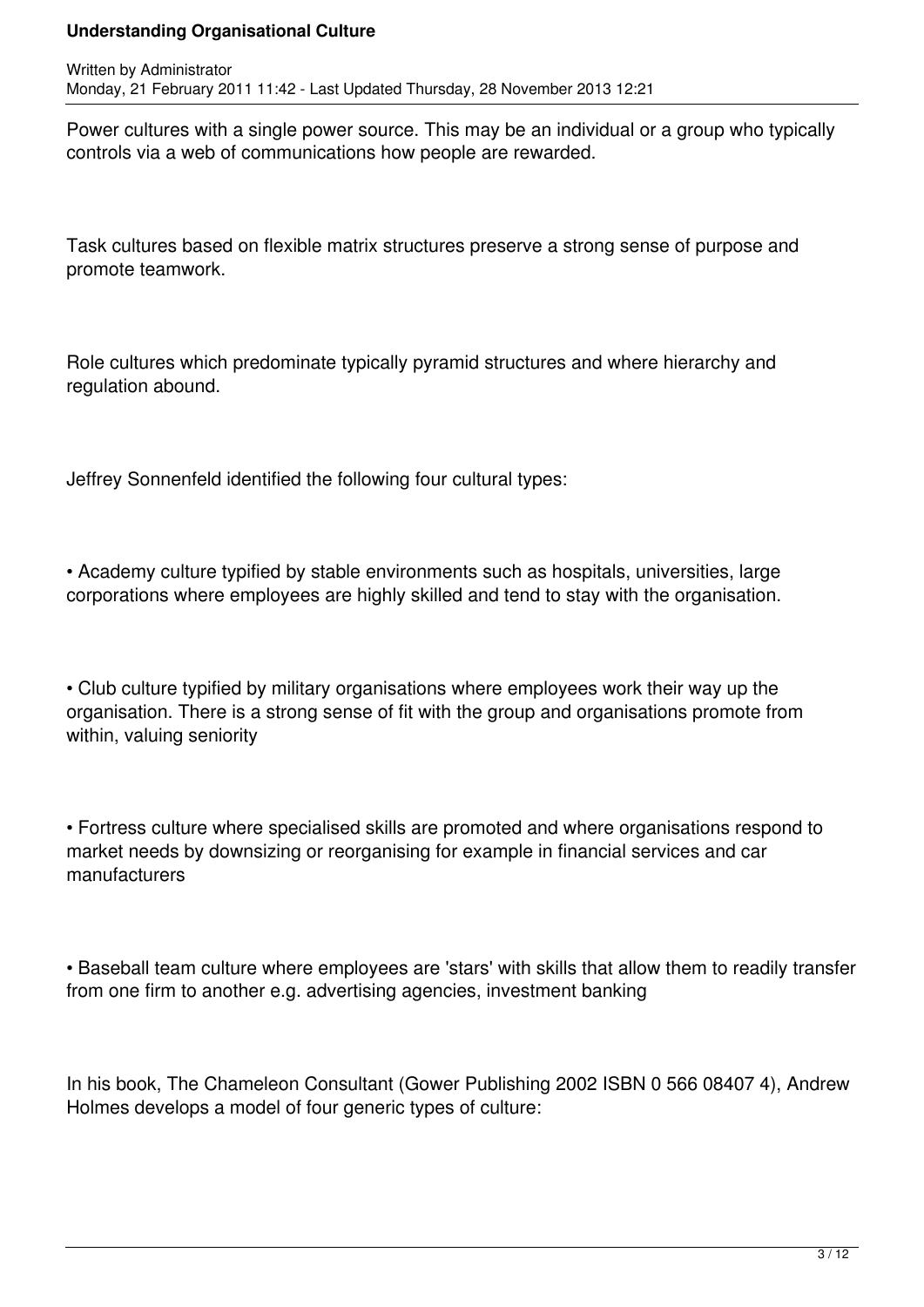- High Sociability, Low Solidarity = Networked culture
- High Sociability, HIgh Solidarity = Communal culture
- Low Sociability, Low Solidarity = Fragmented culture
- Low Sociability, High Solidarity = Mercenary culture

### **Methods** for analysing organisational culture

One way to understand culture is to use an analytical framework. Johnson and Scholes call their framework the Culture Web, a series of overlapping aspects of culture which make up the collective mindset. The Culture Web is best considered individually and then discussed with groups of managers. For example, look at your own organization in relation to the following:

Symbols - logos, offices, cars Power - who has power Organizational Structure - formal and informal structures Controls - what gets measured and rewarded Rituals - what are accepted procedures and rituals Stories - sometimes called 'war stories'

There are a number of useful questionnaires which you can use to audit your company's culture. Completed by a cross-section of employees, they help to form a map of the context in which you are operating. In practice large and geographically spread businesses have many different types of cultures. Here is an example of a culture audit developed for an organisation that wanted to assess its degree of customer orientation at the beginning of a culture change programme:

## **ASSESS YOUR ORGANISATION'S CUSTOMER ORIENTATION\***

(\*Taken from Sarah Cook Compendium of Questionnaires and Inventories Volume 1 published by Gower)

Circle the degree of your agreement in response to each statement.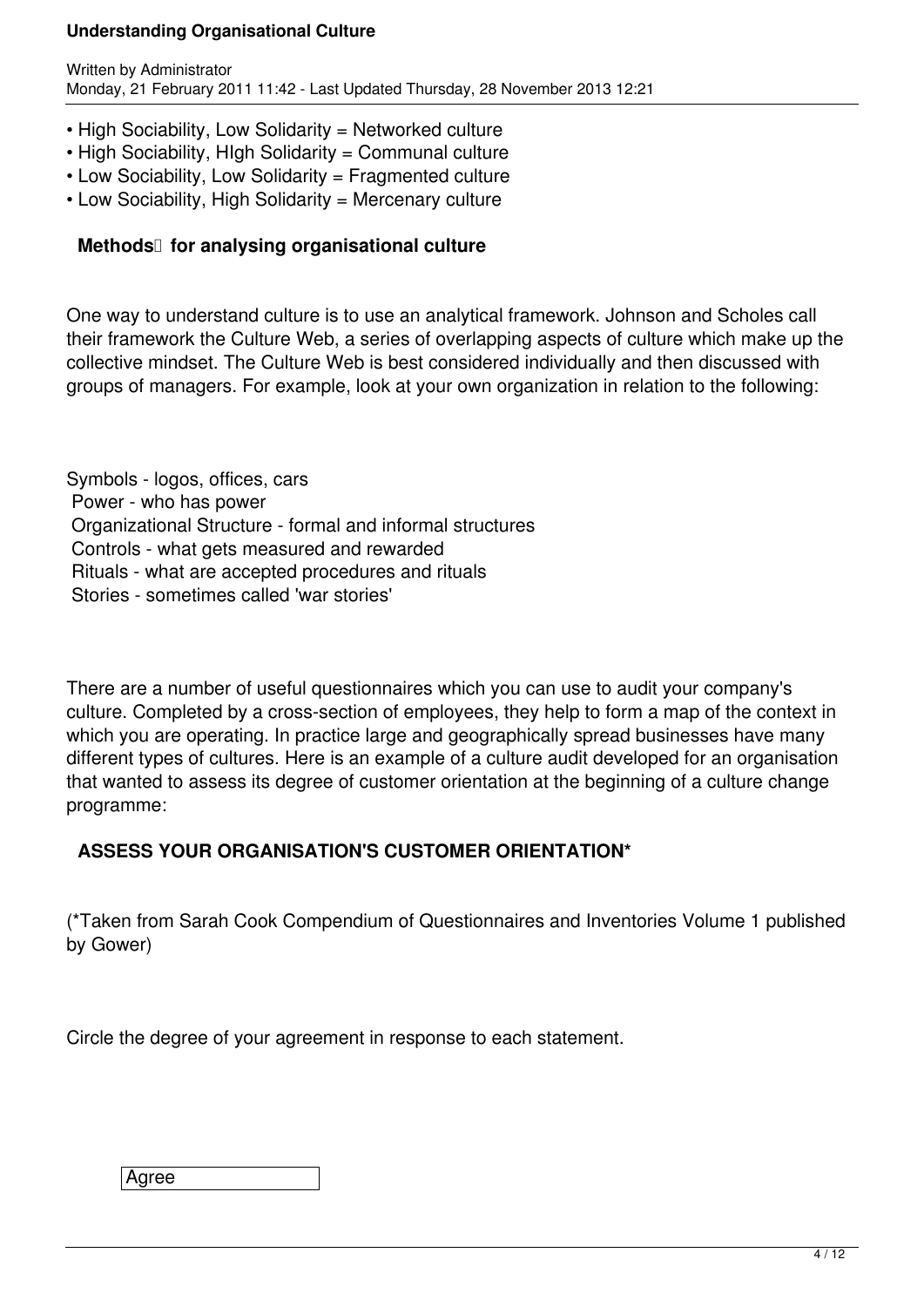| strongly                             |                                                                       |                |   |
|--------------------------------------|-----------------------------------------------------------------------|----------------|---|
| 1                                    | Agree                                                                 |                |   |
| $\mathbf{c}$                         | <b>Disagree</b>                                                       |                |   |
| $\overline{3}$                       | <b>Disagree</b>                                                       |                |   |
| Strongly                             |                                                                       |                |   |
| $\overline{4}$                       |                                                                       |                |   |
|                                      | The most important aspect of our business is satist ging customers    |                | 3 |
|                                      |                                                                       |                |   |
|                                      | Everybody has a customer - be it inside the organisation or outside   |                | 3 |
|                                      |                                                                       |                |   |
|                                      |                                                                       |                |   |
|                                      | We have 'heroes' who champion the customer                            | $\mathbf{2}$   | 3 |
|                                      |                                                                       |                |   |
|                                      |                                                                       |                |   |
| Our organisation is not bureaucratic |                                                                       | $\overline{c}$ | 3 |
|                                      |                                                                       |                |   |
|                                      |                                                                       |                |   |
| Customers say we're spedial          |                                                                       | $\overline{c}$ | 3 |
|                                      |                                                                       |                |   |
|                                      |                                                                       |                |   |
|                                      | The majority of people provide a high quality of service              |                | 3 |
|                                      |                                                                       |                |   |
|                                      | Customer experience is alkey corporate objective                      | $\overline{2}$ | 3 |
|                                      |                                                                       |                |   |
|                                      |                                                                       |                |   |
|                                      | You've got to talk the language of the customer to $f2$ in round here |                | 3 |
|                                      |                                                                       |                |   |
|                                      |                                                                       |                |   |
|                                      | We recruit people whose attitude is orientated towards the customer   |                | 3 |
|                                      |                                                                       |                |   |
|                                      |                                                                       |                |   |
|                                      | People work together $a\frac{1}{2}$ at team to serve the customer     |                | 3 |
|                                      |                                                                       |                |   |
|                                      |                                                                       |                |   |
|                                      | Most of the stories which tirculate seem to feature 2ustomers         |                | 3 |
|                                      |                                                                       |                |   |
|                                      | Customer care is evident at Head Office as well as 2t the front-line  |                | 3 |
|                                      |                                                                       |                |   |
|                                      |                                                                       |                |   |
|                                      | Our leaders demonstrate their enthusiasm for the castomer             |                | 3 |
|                                      |                                                                       |                |   |
|                                      |                                                                       |                |   |
|                                      | We are constantly finding hew ways to satisfy our castomers           |                | 3 |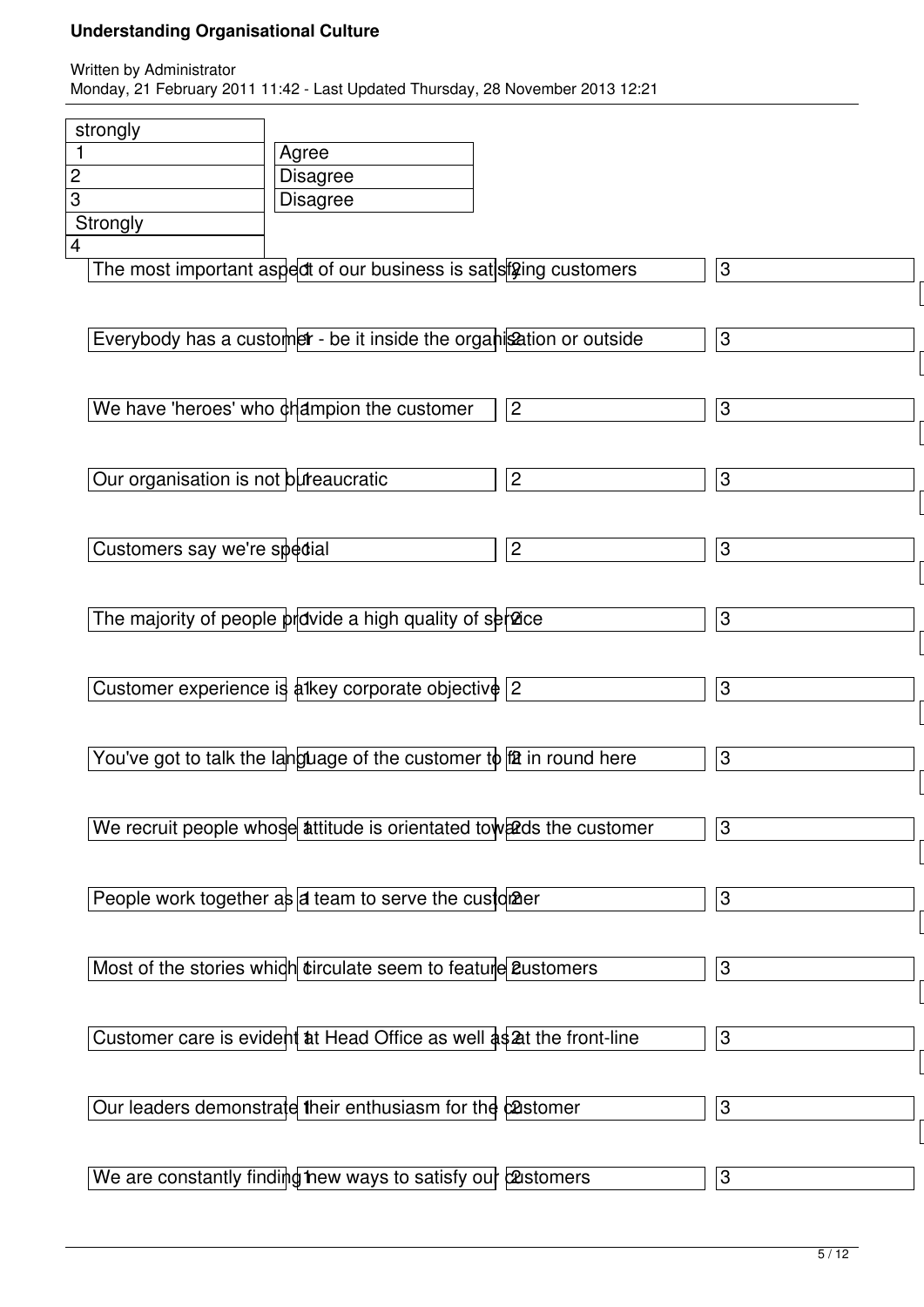| We reward people for going out of their way for the 2 ustomer                                    | $\sqrt{3}$                |
|--------------------------------------------------------------------------------------------------|---------------------------|
| We encourage our customers to tell us if things are 2not right                                   | $\sqrt{3}$                |
| We're always taking steps to implement new ideas 20 help the customer                            | $\overline{3}$            |
| Our systems and processes work smoothly<br>$\overline{c}$                                        | $\sqrt{3}$                |
| My manager sets a positive example in serving the 2 ustomer                                      | $\sqrt{3}$                |
| We talk about the customer in largely positive term $\frac{1}{2}$                                | $\sqrt{3}$                |
| I have been given training in knowledge, attitudes and skills which help us satisfy the customer |                           |
| My personal objectives revolve around customer satisfaction                                      | $\sqrt{3}$                |
| We have a clear understanding of the needs of $o\mu$ 2 ustomers                                  | $\ensuremath{\mathsf{3}}$ |
| Everyone is encouraged to ask for and act on feed ack from customers                             | 3                         |
| I refer to my customers by name<br>$\overline{c}$                                                | 3                         |
| The focus of our businessis on retaining existing castomers as well as attracting new ones       |                           |
| Staff induction includes the importance of custome 2experience                                   | 3                         |
| Senior managers spend time with customers<br>$\overline{c}$                                      | $\sqrt{3}$                |
| I am empowered to take decisions to help the cust $\alpha$ ner                                   | 3                         |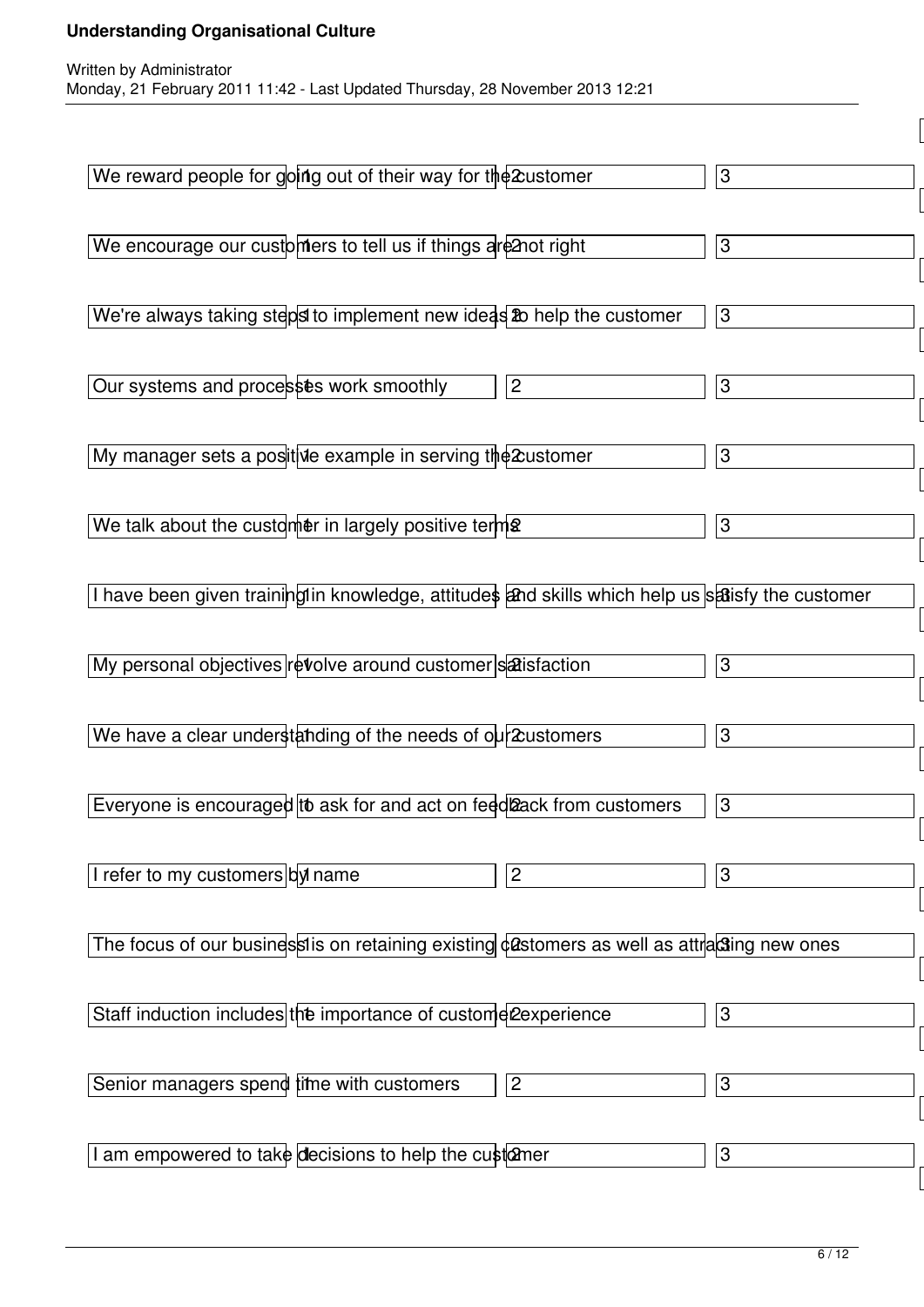When a customer comes to me with a problem I take ownership of this through to resolution

Now total your scores. Total:

The statements included in the questionnaire have been developed from research about what makes excellent customer focused organisations.

An alternative approach is to use a card sort exercise. Descriptions are written on card to describe the way the organisation works and what it values. The words on the card have negative as well as positive connotations for example:

- Valuing diversity
- Working long hours
- Focussing on the customer

Groups of employees are invited to sort the cards to best describe what is important in the organisation currently (i.e. what is the current culture). The resulting card sort creates a picture of the prevailing culture. The exercise can be repeated to focus on what employees would like the culture of the organisation to be like in the future. In this way a gap analysis can be undertaken between current and desired culture.

A further method is the use of rich pictures (so called because they provide rich metaphors about the organisation). Here individuals are asked to depict the organisation symbolically as if it was an image such as a body or a house or a mode of transport. Each person then describes why they have chosen to represent the organisation in this way. The resulting discussions help tease out the way things are done in the organisation.

## **Changing Culture**

There is a growing trend as identified above for culture change to be promoted to bring about greater organisational effectiveness. Most management gurus recognise that changing culture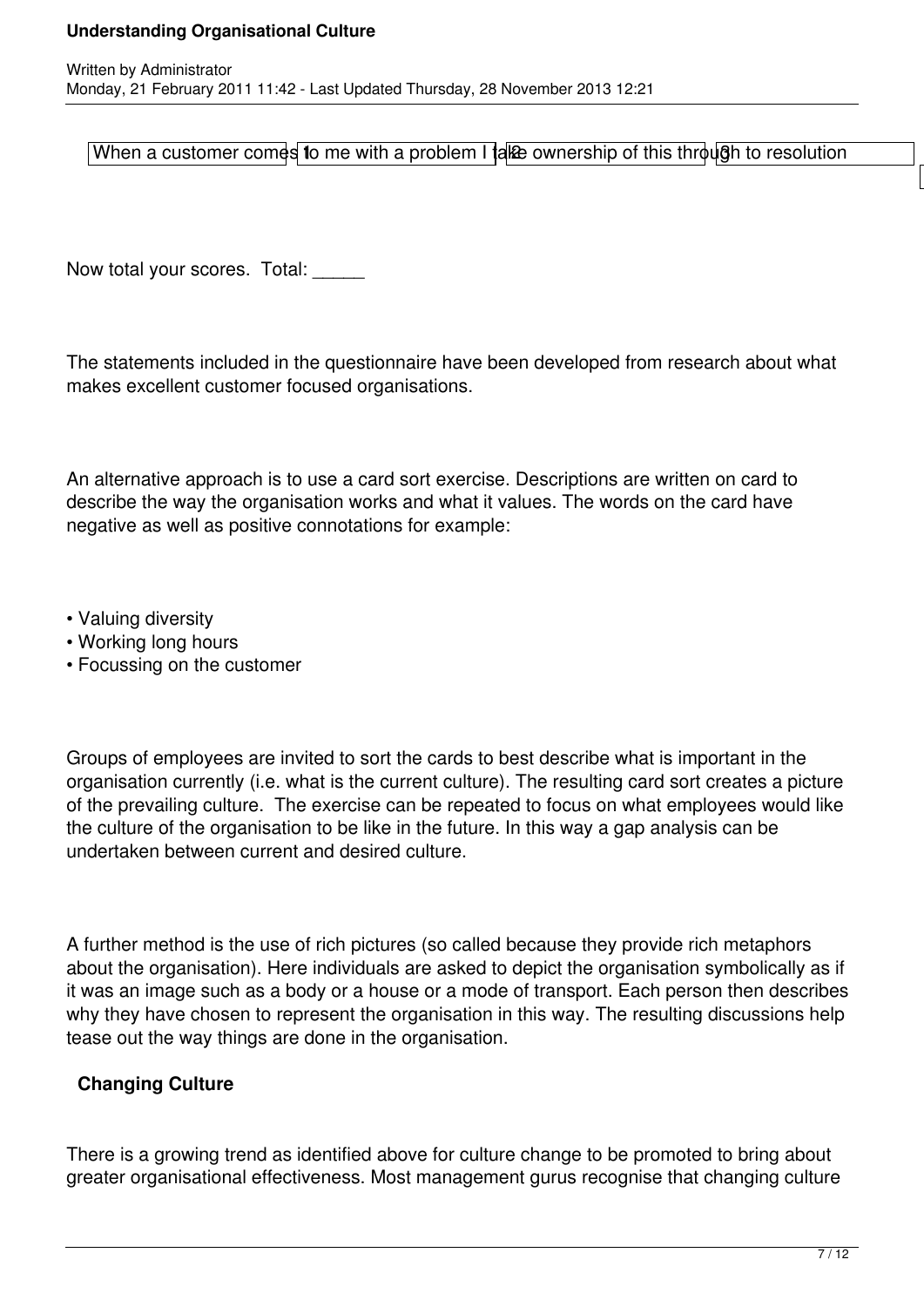is a long-term project. It takes between three and five years. It is a process that can be undertaken bottom up but ultimately very much depends on the leadership of the organisation. This group shapes and reinforces the way that the organisation functions.

It is generally accepted that to bring about culture change, all aspects of the organisation need to change.

## **7 'S' framework**

The 7 'S's diagnostic framework, developed by management consultants McKinsey, provides a useful perspective with which to assess the culture and effectiveness of an organization. The Seven 'S's are:

- 1 Structure
- 2 Strategy
- 3 Shared values
- 4 Style
- 5 Staff
- 6 Skills
- 7 Systems
- 1. Structure

There are many permutations of structure that an organization can adopt:

- Centralised
- Decentralised
- Hierarchical
- Flat
- Team based
- Virtual

Each has its pros and cons. For example many layers of hierarchy can block a leader's access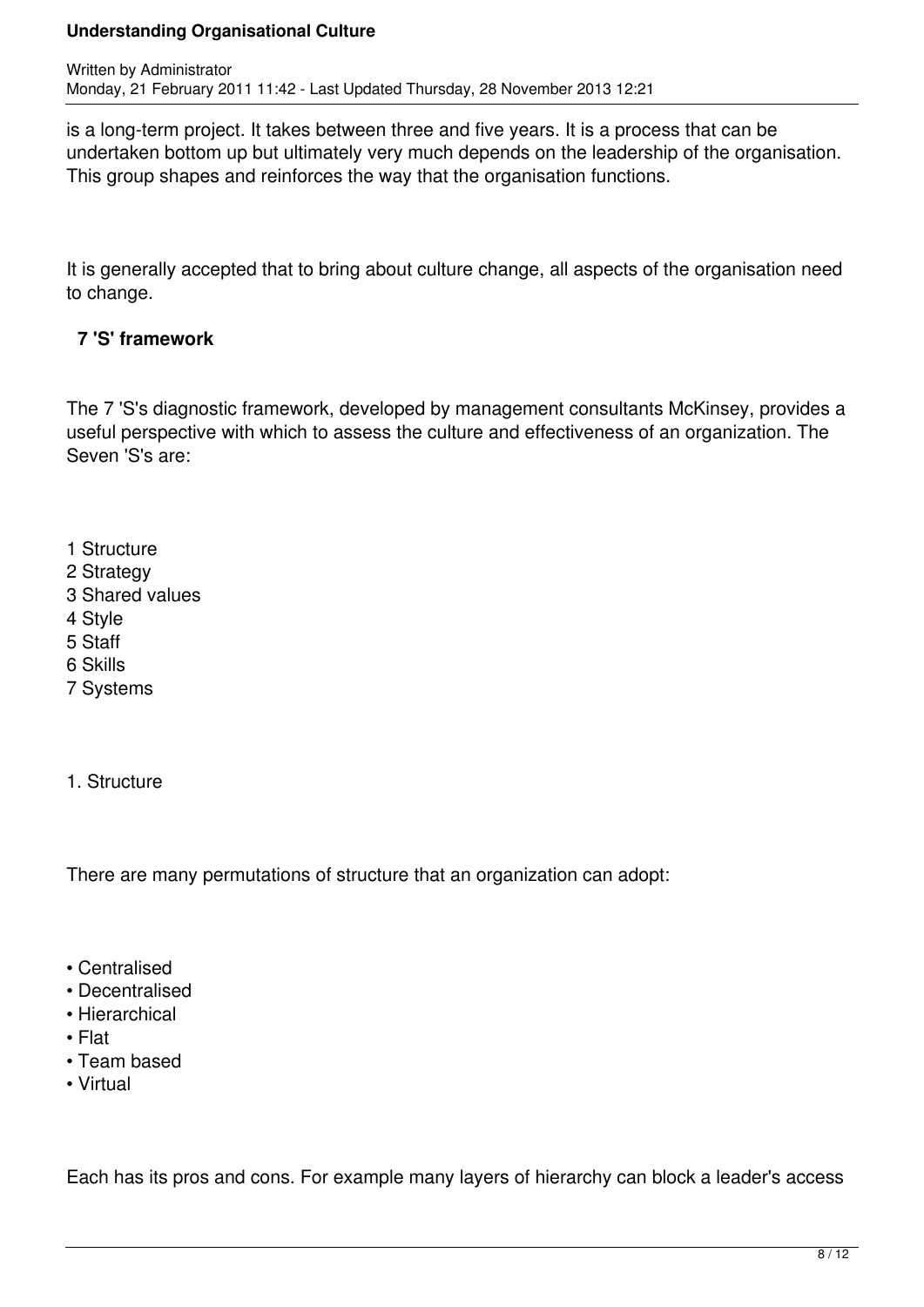to customers and vice versa. Middle managers may 'filter' reality and present leaders with the picture of customer satisfaction which they wish them to see. The result of this is not only leaders who lack customer focus, but also employees who are fearful of 'stepping out of line' or taking responsibility for the customer.

2. Strategy

The strategy of an organization shapes its structure. Likewise the behaviours and values of an organization can promote or undermine its strategy

3. Shared values

If you discover the passion of the CEO, you will discover the organization?s real priorities. Is there fundamental passion towards

- making money?
- staff relationships?
- customer orientation?

These are important issues to get to the bottom of. What measures are used in reward systems? This often shows the reality of what is important to the organization

4. Style

How leaders behave influences the behaviours of their staff. The most effective leaders are those who are sensitive to people's needs. When senior managers? career paths have been via specialist or technical functions, for example, they may well fail to appreciate the need for a holistic approach to change. Typically where this style prevails, quantitative measures are set for operational delivery. Little attention is paid to the qualitative aspects of service such as creating rapport and being empathetic to the customer.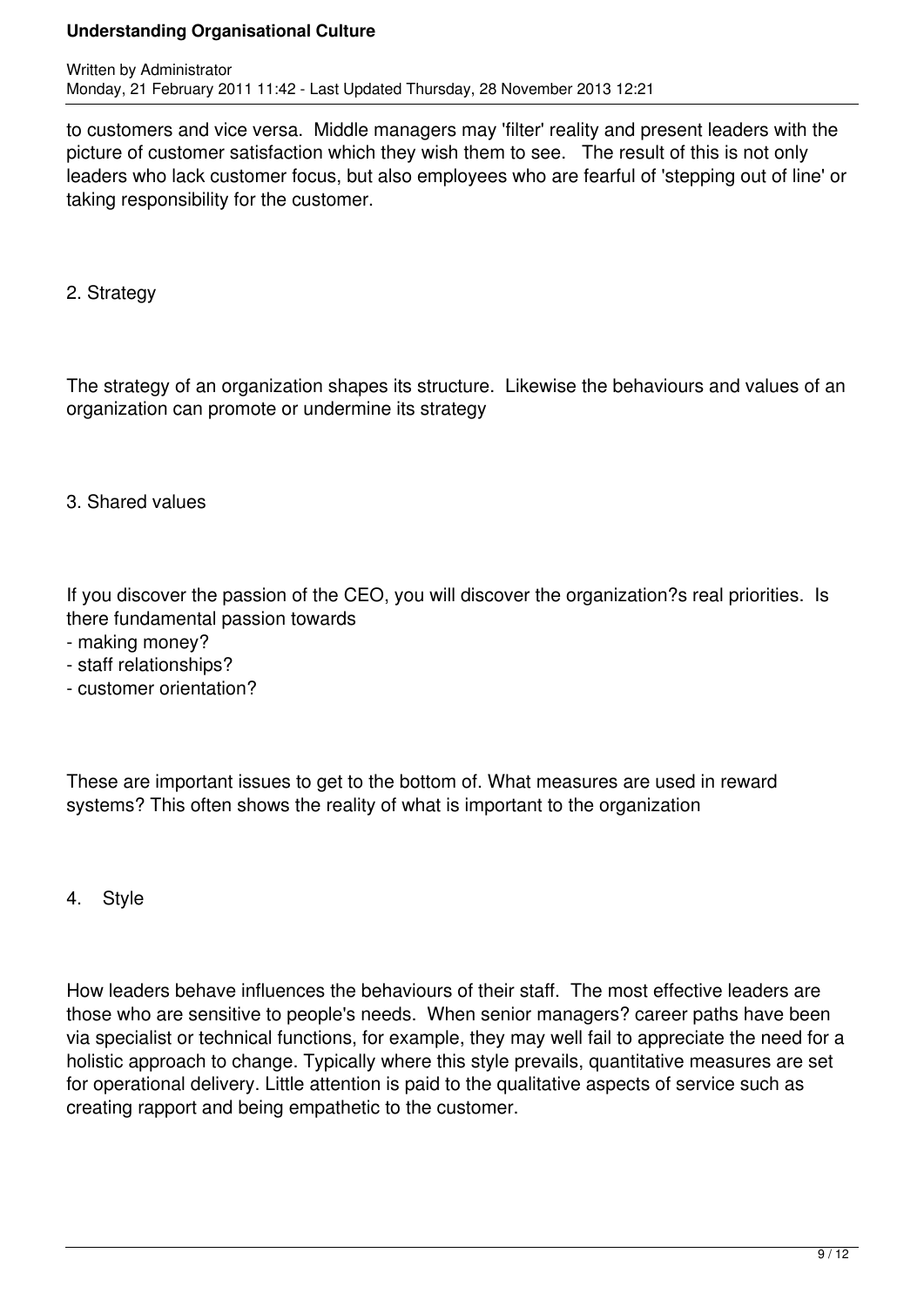Senior managers are often pre-occupied with other influences such as competitors, shareholders, the City, government and regulatory bodies. Customers compete against these other preoccupations for their share of airtime and often lose.

Senior managers can all too easily become cocooned in a world far removed from the customer and the company people who work at the sharp end. One acid test of how removed your senior people may be from customers is: Who replies when a customer writes to the CEO?

This remoteness frequently leads managers to:

- Become hooked into the internal politics of the organization
- Shut off from honest feedback
- Rarely see the customer face-to-face

This can all add up to management decisions which are far from customer-friendly such as rules and regulations that work well for the organization but not the customer.

## 4. Staff

We are increasingly engaged within organizations to move front-line employees from a dependent, compliant and rule-bound style towards one where they freely take risks and confidently exercise discretion. The answer frequently starts with the very senior managers who bemoan the lack of initiative in their staff. People working for 'task-master' style managers who are directive and autocratic develop into terrorists - reluctant or resistant to change, or spectators - who take a back seat when it comes to resolving a customer problem. This is because people often become resentful or discouraged to take initiative when they are constantly told what to do and when the only feedback they receive is negative.

New recruits soak up culture like sponges: they may have been recruited for their winning qualities, but they are influenced strongly by other's behaviours.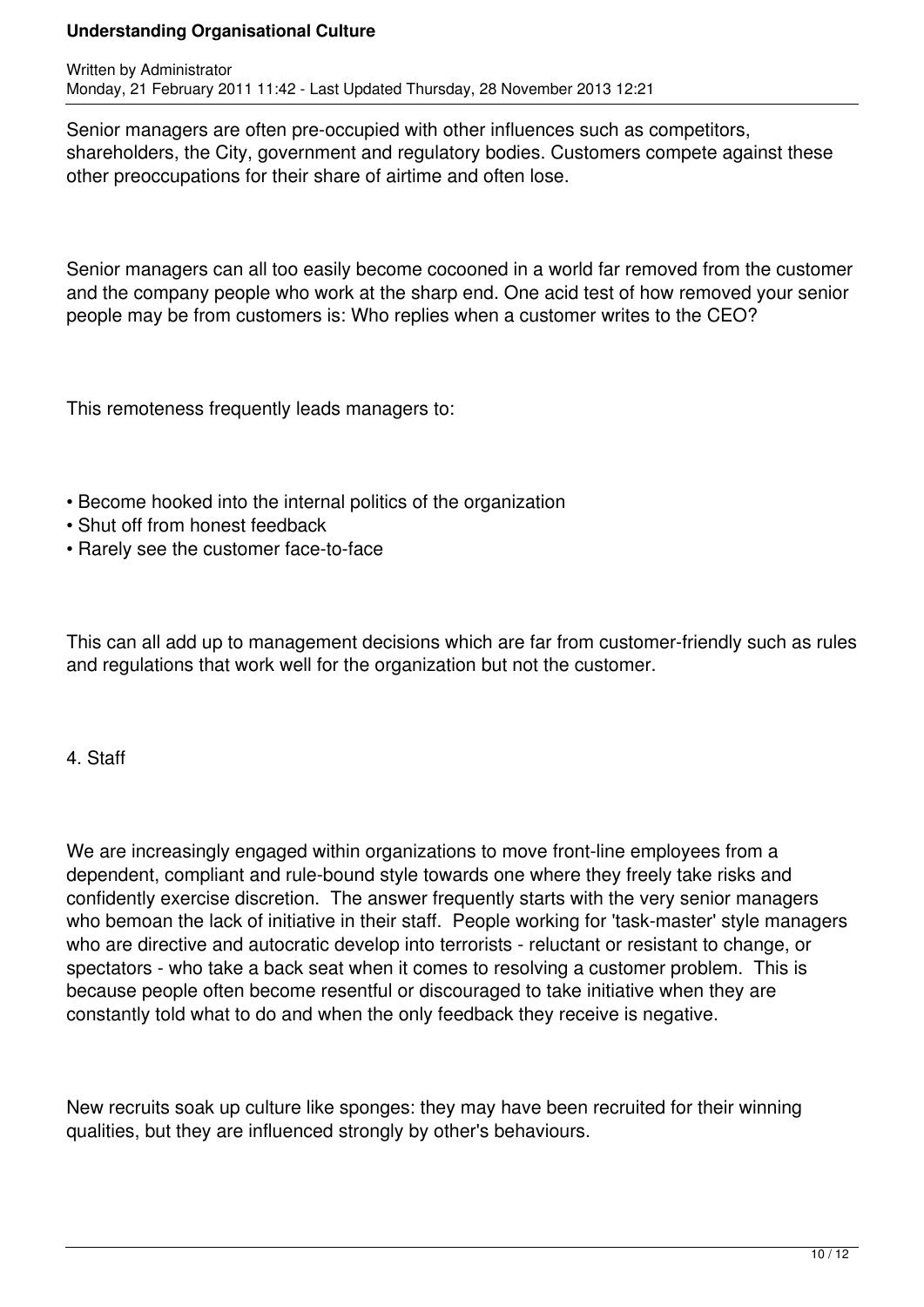6. Skills

Customer orientated organizations such as the department store Nordstrom in the US emphasize the attitude and interpersonal skills needed to interact effectively with customers. Role, skills and knowledge can be taught, whereas many of the less tangible, empathetic interpersonal skills involve being able to create vital rapport with customers. Nordstrom recruit only self-starters - a high commission system helps deselect others. Each of Nordstrom's 35,000 staff effectively runs their own business (within limited rules).

7. Systems

The systems, which organizations use to interact with their customers, need to be designed with the customer in mind.

**Conclusions** 

- Organisational culture is the glue that holds the organisation together.
- Culture is important as a strong culture has proven to underpin high performance
- There are many different types of culture which can exist even within the same organisation

• Questionnaires, audits, card sort techniques and rich pictures are methods for diagnosing organisational culture

• Changing organisational culture requires a long term approach ? it involves reassessing and making changes to all aspects of the organisation